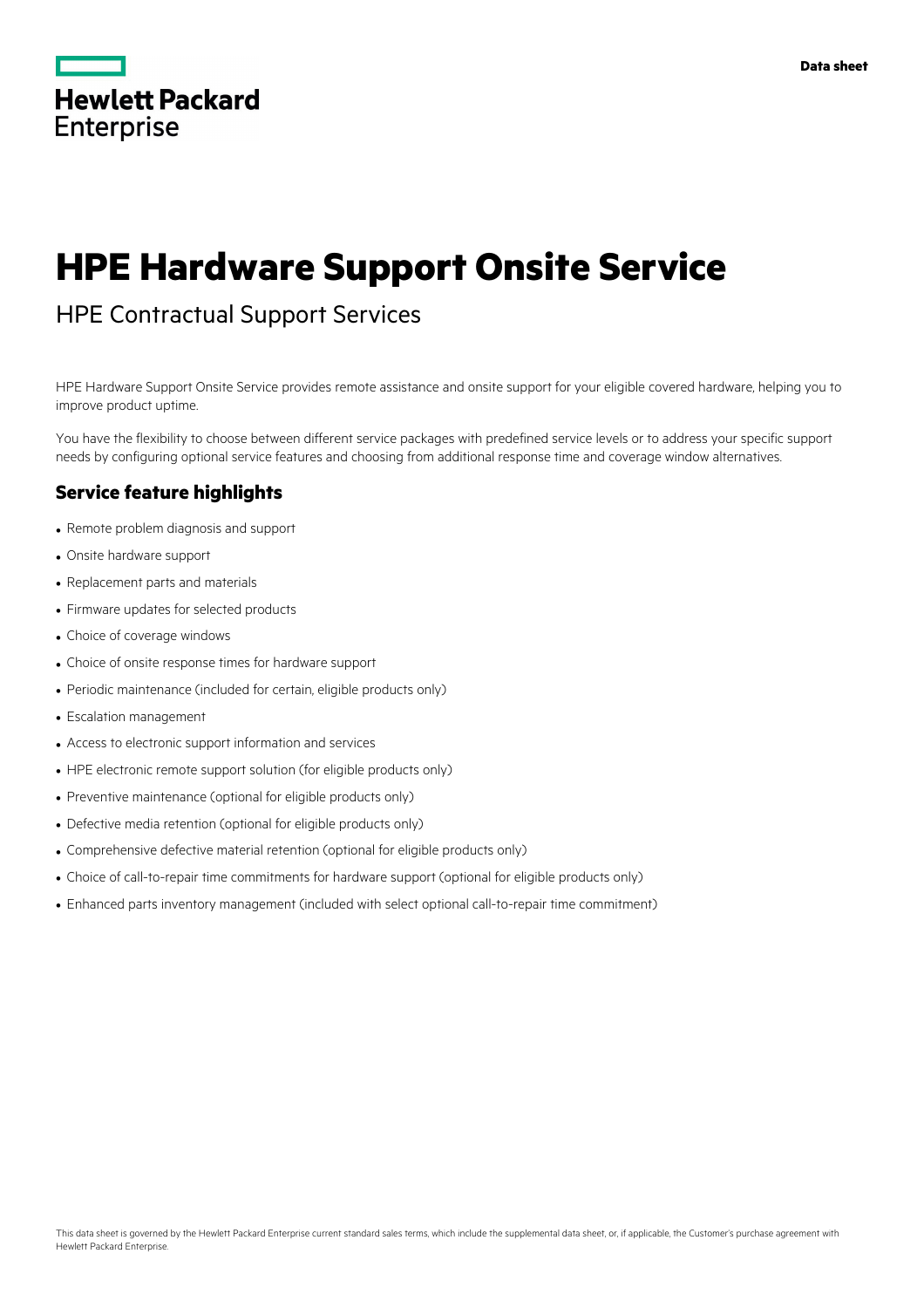# **Table 1. Service features**

| <b>Feature</b>                                   | <b>Delivery specifications</b>                                                                                                                                                                                                                                                                                                                                                                                                                                                                                                                                                                                                                                                                                                                                                                                        |  |  |
|--------------------------------------------------|-----------------------------------------------------------------------------------------------------------------------------------------------------------------------------------------------------------------------------------------------------------------------------------------------------------------------------------------------------------------------------------------------------------------------------------------------------------------------------------------------------------------------------------------------------------------------------------------------------------------------------------------------------------------------------------------------------------------------------------------------------------------------------------------------------------------------|--|--|
| <b>Remote problem diagnosis and</b><br>support   | Once the Customer has placed and Hewlett Packard Enterprise has acknowledged the receipt of a call as described in the<br>'General provisions/Other exclusions' section, HPE will work during the coverage window to isolate the hardware incident and<br>to remotely troubleshoot, remedy, and resolve the incident with the Customer. Prior to any onsite assistance, HPE may initiate<br>and perform remote diagnostics using electronic remote support solution to access covered products, or HPE may use other<br>means available to facilitate remote incident resolution.                                                                                                                                                                                                                                     |  |  |
|                                                  | HPE will provide telephone assistance during the service coverage window for installation of customer-installable firmware and<br>Customer Self Repair parts.                                                                                                                                                                                                                                                                                                                                                                                                                                                                                                                                                                                                                                                         |  |  |
|                                                  | Regardless of the Customer's coverage window, incidents with covered hardware can be reported to HPE via telephone or Web<br>portal, as locally available, or as an automated equipment reporting event via the HPE electronic remote support solution 24<br>hours a day, 7 days a week. HPE retains the right to determine the final resolution of all reported incidents.                                                                                                                                                                                                                                                                                                                                                                                                                                           |  |  |
| <b>Onsite hardware support</b>                   | For hardware incidents that cannot, in Hewlett Packard Enterprise's judgment, be resolved remotely, a Hewlett Packard<br>Enterprise authorized representative will provide onsite technical support on covered hardware products to return them to<br>operating condition. For certain products, HPE may, at its sole discretion, elect to replace such products in lieu of repairing<br>them. Replacement products are new or functionally equivalent to new in performance. Replaced products become the<br>property of HPE.                                                                                                                                                                                                                                                                                        |  |  |
|                                                  | Once a Hewlett Packard Enterprise authorized representative arrives at the Customer's site, the representative will continue to<br>deliver the service, either onsite or remotely, at the discretion of HPE, until the products are repaired. Work may be temporarily<br>suspended if parts or additional resources are required, but work will resume when they become available.                                                                                                                                                                                                                                                                                                                                                                                                                                    |  |  |
|                                                  | Repair is considered complete upon HPE verification that the hardware malfunction has been corrected or that the hardware<br>has been replaced.                                                                                                                                                                                                                                                                                                                                                                                                                                                                                                                                                                                                                                                                       |  |  |
|                                                  | 'Fix-on-Failure': In addition, at the time of onsite technical support delivery, HPE may:                                                                                                                                                                                                                                                                                                                                                                                                                                                                                                                                                                                                                                                                                                                             |  |  |
|                                                  | • Install available engineering improvements for covered hardware products to help the Customer ensure proper operation of<br>the hardware products and maintain compatibility with HPE-supplied hardware replacement parts<br>· Install available firmware updates defined by HPE as non-customer installable for covered hardware products, that, in the<br>opinion of HPE, are required to return the covered product to operating condition or to maintain supportability by HPE<br>'Fix-on-Request': In addition, at the Customer's request, HPE will install during coverage hours critical firmware updates defined<br>by HPE as non-customer installable for covered hardware products. Critical firmware updates are firmware updates<br>recommended by the HPE product division for immediate installation. |  |  |
|                                                  | Notwithstanding anything to the contrary in this document or HPE's current standard sales terms, HPE will, for select<br>enterprise storage arrays and enterprise tape products, cover and replace defective or depleted batteries that are critical to the<br>proper operation of the covered product.                                                                                                                                                                                                                                                                                                                                                                                                                                                                                                               |  |  |
| <b>Replacement parts and materials</b>           | Hewlett Packard Enterprise will provide HPE-supported replacement parts and materials necessary to maintain the covered<br>hardware product in operating condition, including parts and materials for available engineering improvements required by<br>HPE to assure supportability of the product. Replacement parts provided by HPE shall be new or functionally equivalent to<br>new in performance. Replaced parts become the property of HPE. Customers who wish to retain, degauss, or otherwise<br>physically destroy replaced parts will be billed and required to pay the list price for the replacement part.                                                                                                                                                                                              |  |  |
|                                                  | Supplies and consumable parts are not supported and will not be provided as part of this service; standard warranty terms and<br>conditions apply to supplies and consumable parts. The repair or replacement of any supplies or consumables is the<br>responsibility of the Customer. Some exceptions may apply; contact Hewlett Packard Enterprise for more information. If a<br>consumable part is eligible for coverage, as determined by HPE, call-to-repair time commitments and onsite response times do<br>not apply to repair or replacement of the covered consumable part.                                                                                                                                                                                                                                 |  |  |
|                                                  | Maximum supported lifetime/maximum usage: Parts and components that have reached their maximum supported<br>lifetime and/or the maximum usage limit as set forth in the manufacturer's operating manual, product QuickSpecs, or the<br>technical product data sheet will not be provided, repaired, or replaced as part of this service.                                                                                                                                                                                                                                                                                                                                                                                                                                                                              |  |  |
| <b>Firmware updates for selected</b><br>products | As Hewlett Packard Enterprise releases entitled firmware updates to HPE hardware products, these updates are only made<br>available to Customers with an active agreement that entitles them to access these updates.                                                                                                                                                                                                                                                                                                                                                                                                                                                                                                                                                                                                 |  |  |
|                                                  | As part of this service, Customers will have the right to download, install, and use firmware updates for hardware products<br>covered by this service, subject to all applicable license restrictions in HPE's current standard sales terms.                                                                                                                                                                                                                                                                                                                                                                                                                                                                                                                                                                         |  |  |
|                                                  | HPE will verify entitlement to updates by reasonable means (such as an access code or other identifier), and the Customer is<br>responsible for using any such access tools in accordance with the terms of this datasheet and other applicable agreements<br>with HPE.                                                                                                                                                                                                                                                                                                                                                                                                                                                                                                                                               |  |  |
|                                                  | HPE may take additional reasonable steps, including audits, to verify the Customer's adherence to the terms of their<br>agreements with HPE, including this data sheet.                                                                                                                                                                                                                                                                                                                                                                                                                                                                                                                                                                                                                                               |  |  |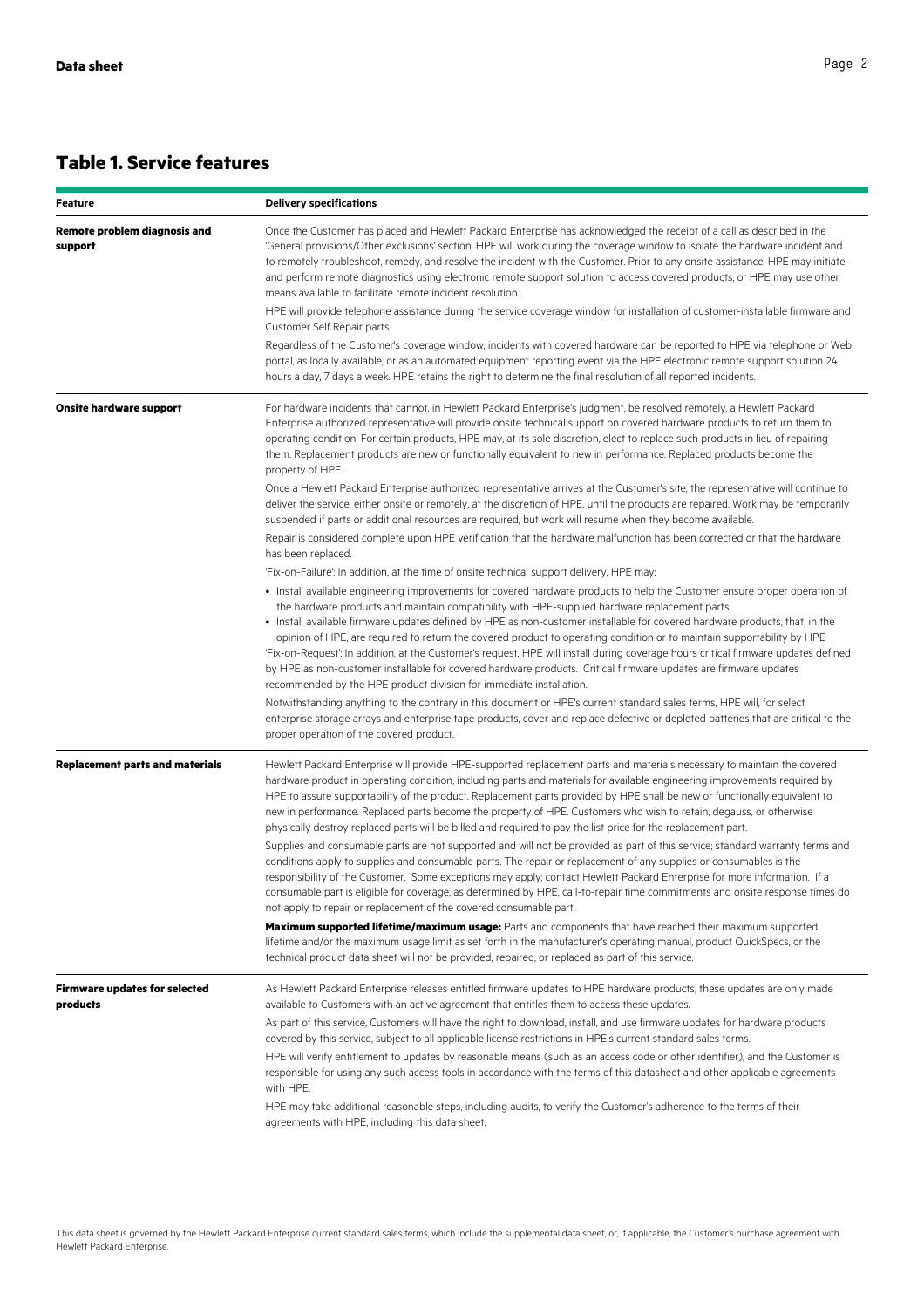|                                                                 | For Customers with licenses to firmware-based software products (features implemented in firmware activated by the purchase<br>of a separate software license product) the Customer must also have, if available, an active HPE Software Support agreement<br>to receive, download, install, and use related firmware updates. HPE will provide, install, or assist the Customer with installation<br>of firmware updates as previously described in this document only if the Customer has the license to use the related software<br>updates for each system, socket, processor, processor core, or end-user software license as allowed by the original HPE or<br>original manufacturer software license terms.                                                                                                                                        |  |  |  |
|-----------------------------------------------------------------|-----------------------------------------------------------------------------------------------------------------------------------------------------------------------------------------------------------------------------------------------------------------------------------------------------------------------------------------------------------------------------------------------------------------------------------------------------------------------------------------------------------------------------------------------------------------------------------------------------------------------------------------------------------------------------------------------------------------------------------------------------------------------------------------------------------------------------------------------------------|--|--|--|
| <b>Coverage window</b>                                          | The coverage window specifies the time during which the described services are delivered onsite or remotely.<br>Calls received outside this coverage window will be logged at the time the call is placed to Hewlett Packard Enterprise, but will<br>not be acknowledged as described in the 'General provisions/Other exclusions' section until the next day for which the<br>Customer has a coverage window.                                                                                                                                                                                                                                                                                                                                                                                                                                            |  |  |  |
|                                                                 | Coverage window options available for eligible products are specified in the Service-level options table.                                                                                                                                                                                                                                                                                                                                                                                                                                                                                                                                                                                                                                                                                                                                                 |  |  |  |
|                                                                 | All coverage windows are subject to local availability. Contact a local Hewlett Packard Enterprise sales office for detailed<br>information on service availability.                                                                                                                                                                                                                                                                                                                                                                                                                                                                                                                                                                                                                                                                                      |  |  |  |
| Onsite response time for hardware<br>support                    | For incidents with covered hardware that cannot be resolved remotely, Hewlett Packard Enterprise will use commercially<br>reasonable efforts to respond onsite within the specified onsite response time.                                                                                                                                                                                                                                                                                                                                                                                                                                                                                                                                                                                                                                                 |  |  |  |
|                                                                 | Onsite response time specifies the period of time that begins when the initial call has been received and acknowledged by HPE,<br>as described in the 'General provisions/Other exclusions' section. The onsite response time ends when the Hewlett Packard                                                                                                                                                                                                                                                                                                                                                                                                                                                                                                                                                                                               |  |  |  |
|                                                                 | Enterprise authorized representative arrives at the Customer's site, or when the reported event is closed with explanation that<br>HPE has determined it does not currently require an onsite intervention.                                                                                                                                                                                                                                                                                                                                                                                                                                                                                                                                                                                                                                               |  |  |  |
|                                                                 | Response times are measured during the coverage window only and may be carried over to the next day for which there exists<br>a coverage window. Response time options available for eligible products are specified in the Service-level options table. All<br>response times are subject to local availability. Contact a local Hewlett Packard Enterprise sales office for detailed information<br>on service availability.                                                                                                                                                                                                                                                                                                                                                                                                                            |  |  |  |
| <b>Periodic maintenance</b>                                     | For certain eligible water-cooled products, Hewlett Packard Enterprise will provide periodic maintenance; the frequency and<br>scope of these periodic maintenance services will be as defined by the product maintenance schedule documented in the<br>product documentation. For more information on eligible products that will receive periodic maintenance services as part of<br>this service, please contact your Hewlett Packard Enterprise sales representative.                                                                                                                                                                                                                                                                                                                                                                                 |  |  |  |
|                                                                 | If periodic maintenance is included, an Hewlett Packard Enterprise authorized representative will contact the Customer, and<br>the Customer will agree to arrange for the periodic maintenance to be performed at a mutually agreed-upon time, during local<br>HPE standard business hours excluding HPE holidays, and within the required scheduled interval as defined in the product<br>maintenance schedule, unless otherwise agreed by HPE in writing. Any services provided outside of HPE standard business<br>hours may be subject to additional charges.                                                                                                                                                                                                                                                                                         |  |  |  |
|                                                                 | HPE will plan the necessary periodic maintenance activities and identify and communicate any prerequisites to the Customer<br>when contacting the Customer to schedule the service. The Customer must provide access to the product, ensure that the<br>prerequisites have been met, and supply any consumables such as filters and chemicals required at the time of product<br>maintenance.                                                                                                                                                                                                                                                                                                                                                                                                                                                             |  |  |  |
| <b>Escalation management</b>                                    | Hewlett Packard Enterprise has established formal escalation procedures to facilitate the resolution of complex incidents. Local<br>Hewlett Packard Enterprise management coordinates incident escalation, enlisting the skills of appropriate HPE resources<br>and/or selected third parties to assist with problem solving.                                                                                                                                                                                                                                                                                                                                                                                                                                                                                                                             |  |  |  |
| <b>Access to electronic support</b><br>information and services | As part of this service, Hewlett Packard Enterprise provides the Customer with access to certain commercially available<br>electronic and Web-based tools. The Customer has access to:                                                                                                                                                                                                                                                                                                                                                                                                                                                                                                                                                                                                                                                                    |  |  |  |
|                                                                 | • Certain capabilities made available to registered users with linked entitlements, such as subscribing to hardware-related<br>proactive service notifications and participating in support forums for solving problems and sharing best practices with other<br>registered users                                                                                                                                                                                                                                                                                                                                                                                                                                                                                                                                                                         |  |  |  |
|                                                                 | • Expanded Web-based searches of technical support documents to facilitate faster problem solving<br>• Certain HPE proprietary service diagnostic tools with password access<br>• A Web-based tool for submitting questions directly to HPE; the tool helps to resolve problems quickly with a pre-qualification<br>process that routes the support or service request to the resource qualified to answer the question; it also allows the status of<br>each support or service request submitted to be viewed, including cases submitted by telephone<br>• HPE and third-party hosted knowledge databases for certain third-party products, where Customers can search for and<br>retrieve product information, find answers to support questions, and participate in support forums; this service may be limited<br>by third-party access restrictions |  |  |  |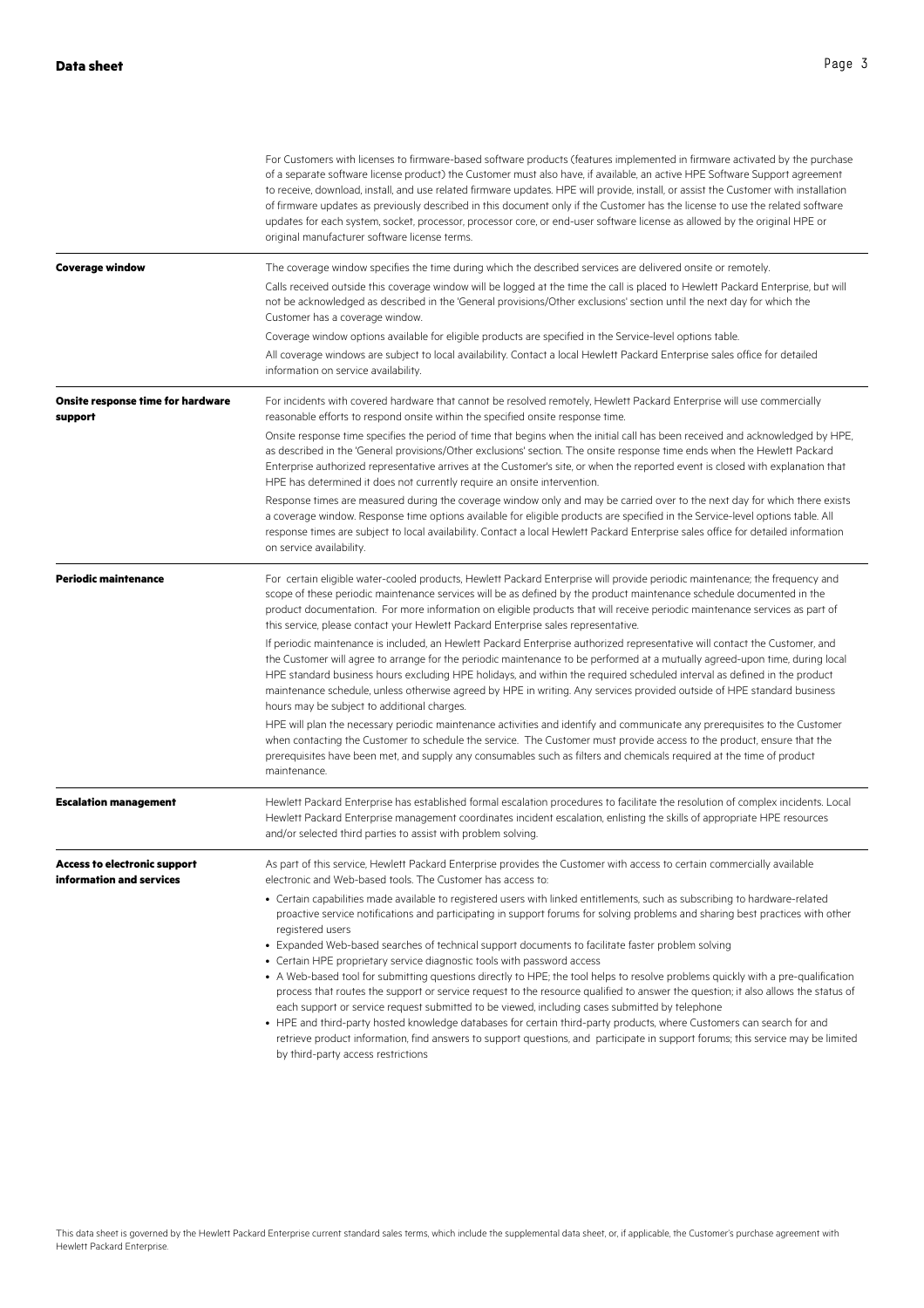| <b>HPE electronic remote support</b> | For eligible products, the HPE electronic remote support solution provides robust troubleshooting and repair capabilities. It can |
|--------------------------------------|-----------------------------------------------------------------------------------------------------------------------------------|
| solution                             | include remote system access solutions and may offer a convenient central point of administration and an enterprise view of       |
|                                      | open incidents and history. A Hewlett Packard Enterprise support specialist will only use the remote system access with the       |
|                                      | Customer's authorization. The remote system access may enable the Hewlett Packard Enterprise support specialist to provide        |
|                                      | more efficient troubleshooting and faster problem resolution.                                                                     |
|                                      |                                                                                                                                   |

# **Table 2. Optional service features**

| <b>Feature</b>                                         | <b>Delivery specifications</b>                                                                                                                                                                                                                                                                                                                                                                                                                                                                                                                                                                                                                                                                                                                                                                                                                                                                                                                                                                                                                                                                                                                                                                                                                                                                                                                                                                                       |  |  |  |
|--------------------------------------------------------|----------------------------------------------------------------------------------------------------------------------------------------------------------------------------------------------------------------------------------------------------------------------------------------------------------------------------------------------------------------------------------------------------------------------------------------------------------------------------------------------------------------------------------------------------------------------------------------------------------------------------------------------------------------------------------------------------------------------------------------------------------------------------------------------------------------------------------------------------------------------------------------------------------------------------------------------------------------------------------------------------------------------------------------------------------------------------------------------------------------------------------------------------------------------------------------------------------------------------------------------------------------------------------------------------------------------------------------------------------------------------------------------------------------------|--|--|--|
| <b>Preventive maintenance</b>                          | A Hewlett Packard Enterprise authorized representative will visit the Customer's site at regularly scheduled intervals. The<br>Customer shall call HPE to request and schedule a preventive maintenance visit at the agreed-upon intervals. During the visit,<br>the Hewlett Packard Enterprise authorized representative will determine the level of checking that will be performed for<br>preventive maintenance services such as diagnostics, checking error logs on covered systems to find potential hardware<br>problems, and, if necessary, addressing mechanical or electronic system complaints and cleaning or replacing worn or defective<br>parts or maintenance items. The representative may also check for potential problems by inspecting cables and cable<br>connections or visual status indicators of covered hardware, checking temperature and humidity levels and comparing them to<br>vendors' recommendations, and installing applicable engineering improvements and firmware updates as required, in the<br>opinion of HPE, to maintain the hardware product. The representative may provide a final report on the hardware's condition.<br>Preventive maintenance services will be delivered between 8:00 a.m. and 5:00 p.m. local time, Monday through Friday<br>excluding HPE holidays, regardless of the selected coverage window. Availability and deliverables may vary by region. |  |  |  |
| Defective media retention                              | For eligible products, the defective media retention service feature option allows the Customer to retain defective hard disk or<br>eligible SSD/Flash drive components that the Customer does not want to relinguish due to sensitive data contained within the<br>disk ('Disk or SSD/Flash Drive') covered under this service. All Disk or eligible SSD/Flash Drives on a covered system must<br>participate in the defective media retention.                                                                                                                                                                                                                                                                                                                                                                                                                                                                                                                                                                                                                                                                                                                                                                                                                                                                                                                                                                     |  |  |  |
| <b>Comprehensive defective material</b><br>retention   | In addition to defective media retention, the comprehensive defective material retention service feature option allows the<br>Customer to retain additional components that have been designated by Hewlett Packard Enterprise as having data retentive<br>capabilities, such as memory modules. All eligible data retentive components on a covered system must participate in the<br>comprehensive defective material retention. The components that can be retained under this service feature are outlined in the<br>document located at www.hpe.com/services/cdmr.                                                                                                                                                                                                                                                                                                                                                                                                                                                                                                                                                                                                                                                                                                                                                                                                                                              |  |  |  |
| Call-to-repair time commitment for<br>hardware support | A call-to-repair time commitment may be selected for eligible products in lieu of an onsite response time. For critical incidents<br>(severity 1 or 2) with covered hardware that cannot be resolved remotely, Hewlett Packard Enterprise will use commercially<br>reasonable efforts to return the covered hardware to operating condition within the specified call-to-repair time commitment.<br>For noncritical incidents (severity 3 or 4), or at the Customer's request, HPE will work with the Customer to schedule an<br>agreed-upon time for the remedial action to commence, and the call-to-repair time commitment will then start at that time.<br>Incident severity levels are defined in the 'General provisions/Other exclusions' section.                                                                                                                                                                                                                                                                                                                                                                                                                                                                                                                                                                                                                                                            |  |  |  |
|                                                        | Call-to-repair time refers to the period of time that begins when the initial call has been received and acknowledged by HPE, as<br>specified in the 'General provisions/Other exclusions' section. Call-to-repair time ends with HPE's determination that the<br>hardware is repaired or when the reported event is closed with the explanation that HPE has determined it does not currently<br>require onsite intervention.                                                                                                                                                                                                                                                                                                                                                                                                                                                                                                                                                                                                                                                                                                                                                                                                                                                                                                                                                                                       |  |  |  |
|                                                        | Call-to-repair times are measured during the coverage window only and may be carried over to the next day for which there<br>exists a coverage window. Call-to-repair time options available for eligible products are specified in the Service-level options<br>table. All call-to-repair times are subject to local availability. Contact a local Hewlett Packard Enterprise sales office for more<br>information.                                                                                                                                                                                                                                                                                                                                                                                                                                                                                                                                                                                                                                                                                                                                                                                                                                                                                                                                                                                                 |  |  |  |
|                                                        | Repair is considered complete upon HPE verification that the hardware malfunction has been corrected or that the hardware<br>has been replaced. HPE is not liable for any lost data and the Customer is responsible for implementing appropriate backup<br>procedures. Verification by HPE may be accomplished by the completion of a power-on self-test, standalone diagnostic or<br>visual verification of proper operation. At its sole discretion, HPE will determine the level of testing necessary to verify that the<br>hardware is repaired. At its sole discretion, HPE may temporarily or permanently replace the product in order to meet the<br>repair time commitment. Replacement products are new or functionally equivalent to new in performance. Replaced products<br>become the property of HPE.                                                                                                                                                                                                                                                                                                                                                                                                                                                                                                                                                                                                  |  |  |  |
|                                                        | It will take 30 days from the time this service is purchased to set up and perform necessary audits and processes before the<br>hardware call-to-repair time commitment is in effect. During this initial 30-day period and for up to 5 additional business days<br>after the audit is completed, HPE will provide a 4-hour onsite response time.                                                                                                                                                                                                                                                                                                                                                                                                                                                                                                                                                                                                                                                                                                                                                                                                                                                                                                                                                                                                                                                                    |  |  |  |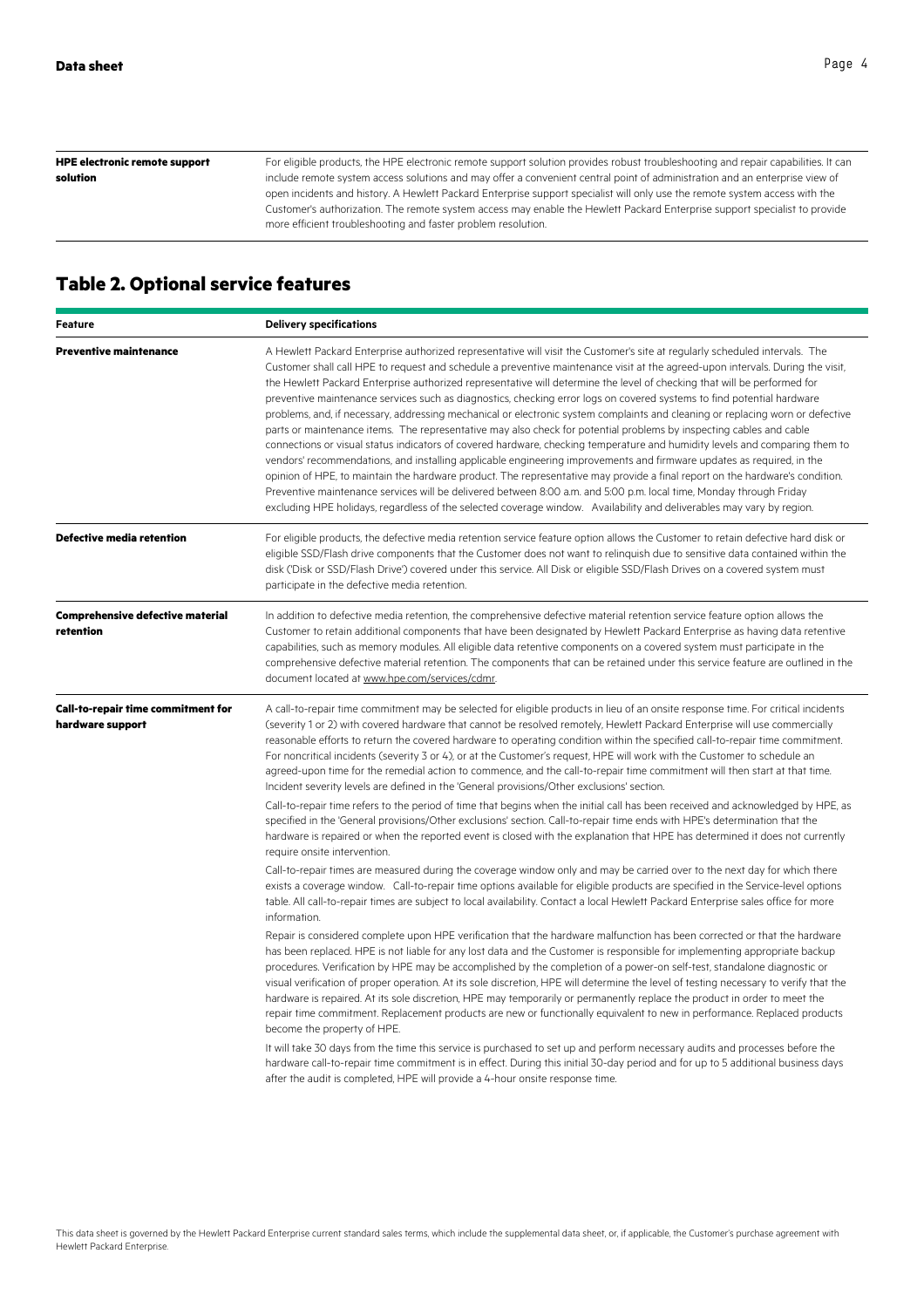To support Hewlett Packard Enterprise call-to-repair time commitments, an inventory of critical replacement parts is maintained for call-to-repair Customers. This inventory is stored at an HPE designated facility. These parts are managed to allow for increased inventory availability and are accessible to Hewlett Packard Enterprise authorized representatives responding to eligible support requests. Enhanced parts inventory management is included with select, optional call-to-repair time commitments. **Enhanced parts inventory management**

# **Table 3. Service-level options**

|                                                                                                | Not all service-level options are available on all products. The service-level options the Customer has chosen will be specified in the Customer's contract documentation.                                                                                                                                                                          |  |  |  |
|------------------------------------------------------------------------------------------------|-----------------------------------------------------------------------------------------------------------------------------------------------------------------------------------------------------------------------------------------------------------------------------------------------------------------------------------------------------|--|--|--|
| Option                                                                                         | <b>Delivery specifications</b>                                                                                                                                                                                                                                                                                                                      |  |  |  |
| <b>Coverage window options:</b>                                                                | Service is available during the specified coverage hours and days:                                                                                                                                                                                                                                                                                  |  |  |  |
| <b>Standard business hours, standard</b><br>business days (9x5)                                | 9 hours per day between 8:00 a.m. and 5:00 p.m. local time, Monday through Friday excluding HPE holidays                                                                                                                                                                                                                                            |  |  |  |
| 13 hours, standard business days<br>(13x5)                                                     | 13 hours per day between 8:00 a.m. and 9:00 p.m. local time, Monday through Friday excluding HPE holidays                                                                                                                                                                                                                                           |  |  |  |
| 16 hours, standard business days<br>(16x5)                                                     | 16 hours per day between 8:00 a.m. and 12:00 a.m. local time, Monday through Friday excluding HPE holidays                                                                                                                                                                                                                                          |  |  |  |
| 24 hours, standard business days                                                               | 24 hours per day, Monday through Friday excluding HPE holidays                                                                                                                                                                                                                                                                                      |  |  |  |
| <b>Coverage extension for additional</b><br>hours                                              | The coverage window is extended to define custom coverage hours that include additional individual hours before or after the<br>selected coverage window.                                                                                                                                                                                           |  |  |  |
| <b>Coverage extensions for additional</b><br>days                                              | The coverage window is extended by applying the selected coverage hours to additional days of the week, including the<br>following:<br>· Saturdays, excluding HPE holidays<br>• Sundays (requires Saturday and holiday coverage)<br>• HPE holidays, should these fall on a weekday that would otherwise be included in the selected coverage window |  |  |  |
| <b>Onsite response-time options:</b>                                                           | A Hewlett Packard Enterprise authorized representative will arrive at the Customer's site during the coverage window to begin<br>hardware maintenance service within the specified time after the call has been received and acknowledged by HPE:                                                                                                   |  |  |  |
| 1-hour onsite response                                                                         | Onsite response within 1 hour                                                                                                                                                                                                                                                                                                                       |  |  |  |
| 2-hour onsite response                                                                         | Onsite response within 2 hours                                                                                                                                                                                                                                                                                                                      |  |  |  |
| 4-hour onsite response                                                                         | Onsite response within 4 hours                                                                                                                                                                                                                                                                                                                      |  |  |  |
| <b>Next-day onsite response</b>                                                                | Onsite response within the next coverage day                                                                                                                                                                                                                                                                                                        |  |  |  |
| <b>Second-day onsite response</b>                                                              | Onsite response within the second coverage day                                                                                                                                                                                                                                                                                                      |  |  |  |
| Third-day onsite response                                                                      | Onsite response within the third coverage day                                                                                                                                                                                                                                                                                                       |  |  |  |
| <b>Fifth-day onsite response</b>                                                               | Onsite response within the fifth coverage day                                                                                                                                                                                                                                                                                                       |  |  |  |
| <b>Scheduled onsite response</b>                                                               | An Hewlett Packard Enterprise authorized representative will arrive at the Customer's site to begin hardware maintenance<br>service between 8:00 a.m. and 5:00 p.m. local time during scheduled weekly visits on agreed-upon weekdays, Monday through<br>Friday excluding HPE holidays.                                                             |  |  |  |
| <b>Call-to-repair time commitment</b><br>options (in lieu of onsite response time<br>options): | For critical incidents with covered hardware, Hewlett Packard Enterprise will use commercially reasonable efforts to return the<br>covered hardware to operating condition and within the specified time after the call has been received and acknowledged by<br>HPE:                                                                               |  |  |  |
| 4-hour call-to-repair time                                                                     | Repair completed within 4 coverage hours                                                                                                                                                                                                                                                                                                            |  |  |  |
| 6-hour call-to-repair time                                                                     | Repair completed within 6 coverage hours                                                                                                                                                                                                                                                                                                            |  |  |  |
| 8-hour call-to-repair time                                                                     | Repair completed within 8 coverage hours                                                                                                                                                                                                                                                                                                            |  |  |  |
| 24-hour call-to-repair time                                                                    | Repair completed within 24 hours, if this time falls within the coverage hours                                                                                                                                                                                                                                                                      |  |  |  |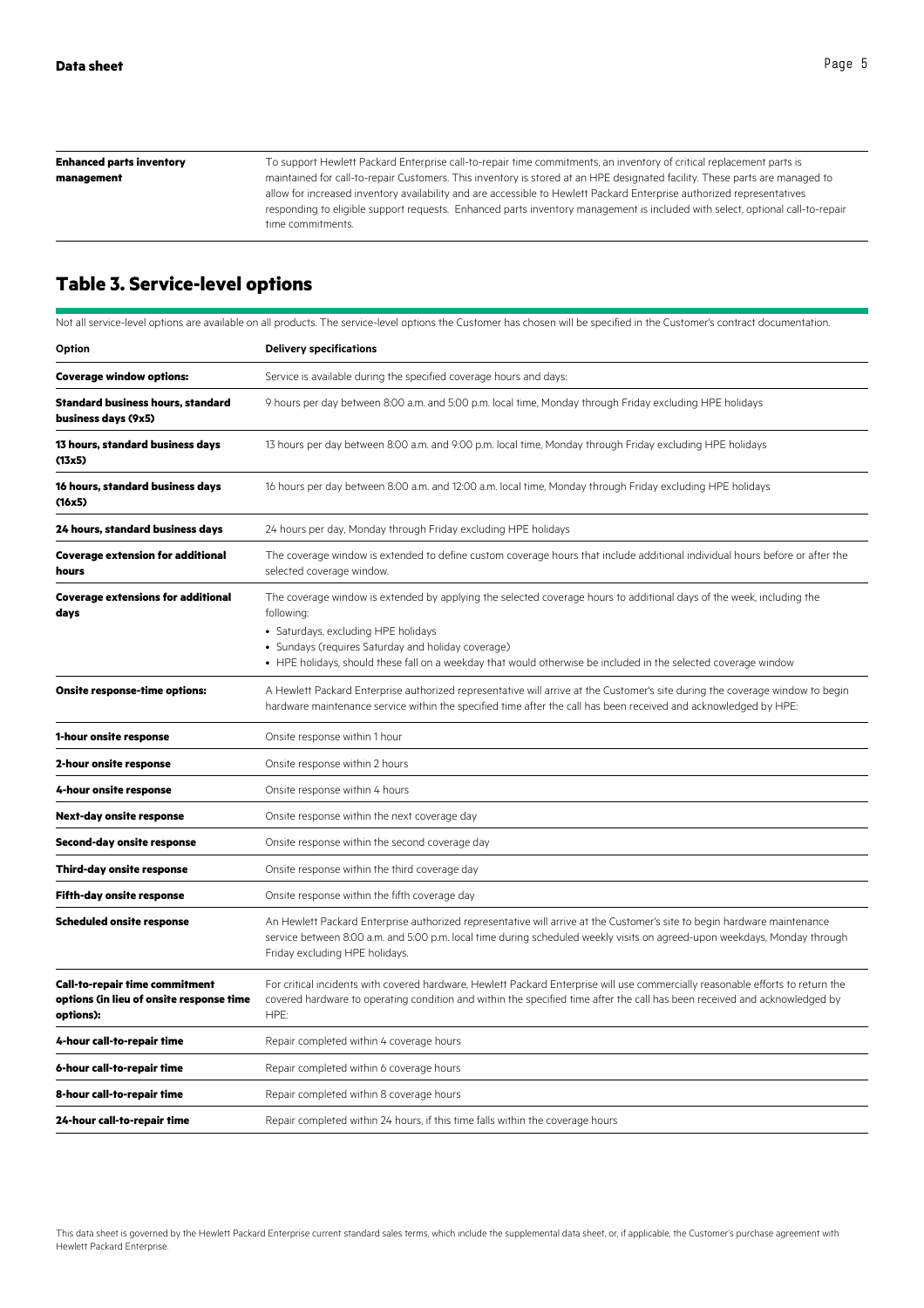## **Service limitations**

At the discretion of Hewlett Packard Enterprise, service will be provided using a combination of remote diagnosis and support, services delivered onsite, and other service delivery methods. Other service delivery methods may include the delivery via a courier of customer-replaceable parts such as certain hard disk drives, and other parts classified by HPE as Customer Self Repair (CSR) parts, or an entire replacement product. HPE will determine the appropriate delivery method required to provide effective and timely Customer support and meet the call-to-repair time commitment, if applicable.

If the Customer agrees to the recommended CSR and a CSR part is provided to return the system to operating condition, the onsite service level shall not apply. In such cases, it is Hewlett Packard Enterprise's practice to express ship to the Customer location the CSR parts that are critical to the product's operation. For more details on the CSR process and parts, please refer to www.hpe.com/info/csr

An onsite response time will not apply if the service can be delivered using remote diagnosis, remote support, or other service delivery methods described earlier.

If an upfront audit is required by Hewlett Packard Enterprise, the hardware call-to-repair time commitment will not take effect until five (5) business days after the audit has been completed. In addition, HPE reserves the right to downgrade service to an onsite response time or cancel the service contract if critical audit suggestions are not followed or the audit is not performed within the specified timeframe.

The following activities or situations will suspend the call-to-repair time calculation (if applicable) until they are completed or resolved:

- Any Customer or third-party action or inaction impacting the repair process
- Any automated or manual recovery processes triggered by a hardware malfunction, such as disk mechanism rebuild, sparing procedures, or data integrity protection measures
- Any other activities not specific to the hardware repair but which are required to verify that the hardware malfunction has been corrected, such as rebooting the operating system

Hewlett Packard Enterprise reserves the right to modify the call-to-repair time commitment as it applies to the Customer's specific product configuration, location, and environment. This is established at the time of support agreement order and is subject to resource availability.

Call-to-repair time commitments and onsite response times do not apply to the repair or replacement of defective or depleted batteries for selected enterprise storage arrays and enterprise tape products.

A call-to-repair time commitment does not apply when the Customer chooses to have Hewlett Packard Enterprise prolong diagnosis rather than execute recommended recovery procedures.

If the Customer requests scheduled service, the call-to-repair time period begins at the agreed-upon scheduled time.

The following activities are excluded from this service:

- Backup, recovery, and support of the operating system, other software, and data
- Operational testing of applications, or additional tests requested or required by the Customer
- Troubleshooting for interconnectivity or compatibility problems
- Services required due to failure of the Customer to incorporate any system fix, repair, patch, or modification provided to the Customer by Hewlett Packard Enterprise
- Services required due to failure of the Customer to take avoidance action previously advised by Hewlett Packard Enterprise
- Services that, in the opinion of Hewlett Packard Enterprise, are required due to improper treatment or use of the products or equipment
- Services that, in the opinion of Hewlett Packard Enterprise, are required due to unauthorized attempts by non-HPE personnel to install, repair, maintain, or modify hardware, firmware, or software

#### **Limitations to the defective media retention and comprehensive defective material retention service feature options**

The defective media retention and comprehensive defective material retention service feature options apply only to eligible data retentive components replaced by Hewlett Packard Enterprise due to malfunction. They do not apply to any exchange of data retentive components that have not failed.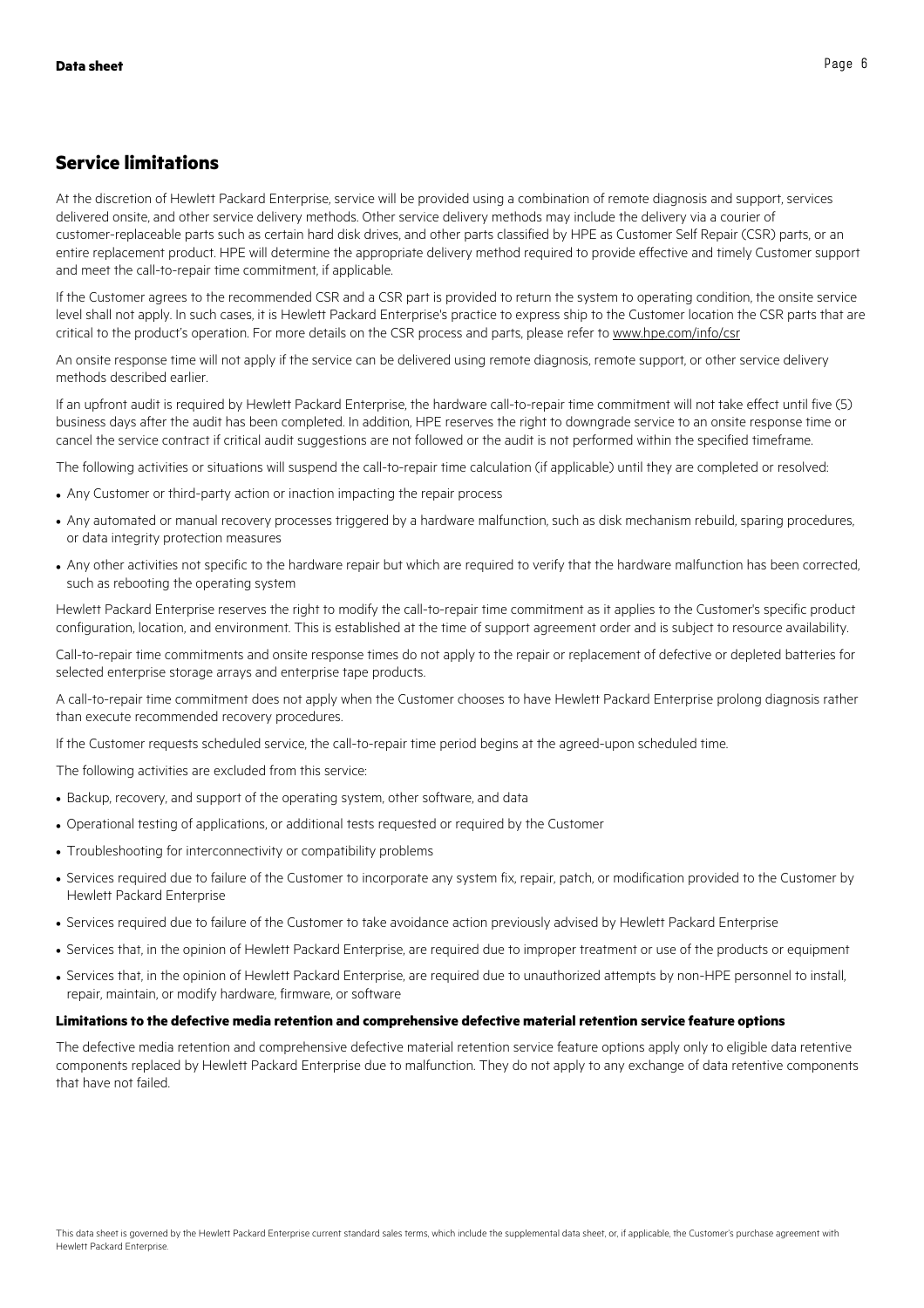Data retentive components that are specified by HPE as consumable parts and/or have reached the maximum supported lifetime and/or the maximum usage limit as set forth in the manufacturer's operating manual, the product QuickSpecs, or the technical data sheet are not covered by this service.

Defective media retention service and comprehensive defective material retention service coverage for options designated by HPE as requiring separate coverage, if available, must be configured and purchased separately.

Failure rates on these components are constantly monitored, and HPE reserves the right to cancel this service with 30 days' notice if HPE reasonably believes that the Customer is overusing the defective media retention or comprehensive defective material retention service feature option (such as when replacement of defective data retentive components materially exceeds the standard failure rates for the system involved).

## **Travel zones**

All hardware onsite response times apply only to sites located within 25 miles (40 km) of an HPE designated support hub. Travel to sites located within 200 miles (320 km) of an HPE designated support hub is provided at no additional charge. If the site is located more than 200 miles (320 km) from the HPE designated support hub, there will be an additional travel charge. Travel zones and charges may vary in some geographic locations. Response times to sites located more than 25 miles (40 km) from an HPE designated support hub will have modified response times for extended travel, as shown in the table below.

| <b>Distance from HPE designated</b><br>support hub | 1-hour onsite response time                                          | 2-hour onsite response time                                          | 4-hour onsite response time                                          | Next-day and greater onsite<br>response time                         |
|----------------------------------------------------|----------------------------------------------------------------------|----------------------------------------------------------------------|----------------------------------------------------------------------|----------------------------------------------------------------------|
| 0-25 miles<br>$(0-40 \text{ km})$                  | 1 hour                                                               | 2 hours                                                              | 4 hours                                                              | Next/2nd/3rd/5th coverage day                                        |
| 26-50 miles (41-80 km)                             | Established at time of order and<br>subject to resource availability | Established at time of order and<br>subject to resource availability | 4 hours                                                              | Next/2nd/3rd/5th coverage day                                        |
| 51-100 miles<br>$(81 - 160 \text{ km})$            | Not available                                                        | Not available                                                        | 4 hours                                                              | Next/2nd/3rd/5th coverage day                                        |
| 101-200 miles<br>$(161 - 320$ km)                  | Not available                                                        | Not available                                                        | 8 hours                                                              | 1 additional coverage day                                            |
| 201-300 miles<br>(321-480 km)                      | Not available                                                        | Not available                                                        | Established at time of order and<br>subject to resource availability | 2 additional coverage days                                           |
| Beyond 300 miles (480 km)                          | Not available                                                        | Not available                                                        | Established at time of order and<br>subject to resource availability | Established at time of order and<br>subject to resource availability |

A call-to-repair time commitment is available for sites located within 50 miles (80 km) of an HPE designated support hub.

For sites that are located within 51 to 100 miles (81 to 160 km) of an HPE designated support hub, an adjusted hardware call-to-repair time commitment applies, as shown in the table below.

The hardware call-to-repair time commitment is not available for sites located more than 100 miles (160 km) from an HPE designated support hub.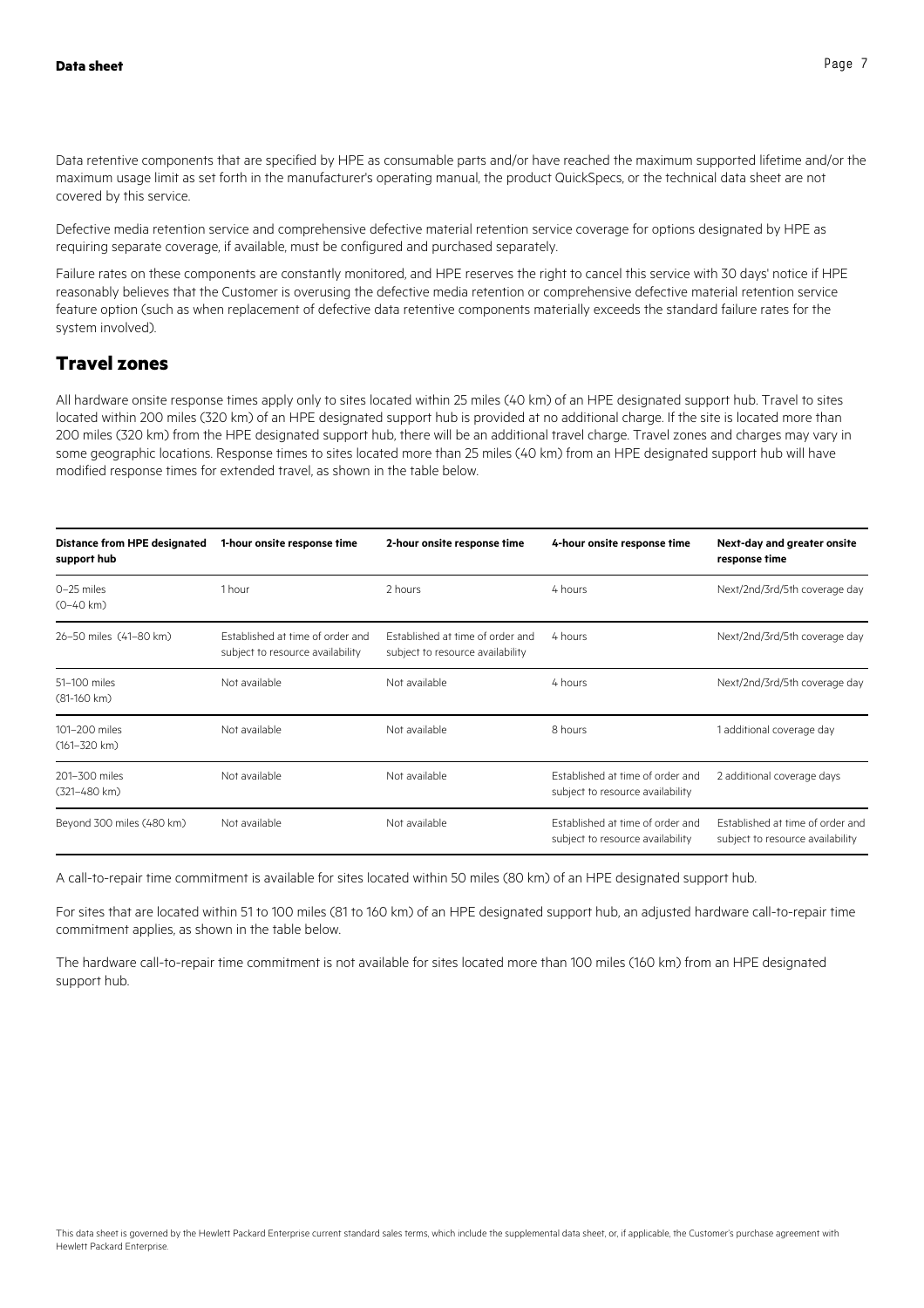| Distance from HPE designated<br>support hub | 4-hour hardware call-to-repair<br>time commitment | 6-hour hardware call-to-repair<br>time commitment | 8-hour hardware call-to-repair<br>time commitment | 24-hour hardware<br>call-to-repair time<br>commitment |
|---------------------------------------------|---------------------------------------------------|---------------------------------------------------|---------------------------------------------------|-------------------------------------------------------|
| 0-50 miles<br>$(0 - 80 \text{ km})$         | 4 hours                                           | 6 hours                                           | 8 hours                                           | 24 hours                                              |
| 51-100 miles<br>$(81 - 160 \text{ km})$     | 6 hours                                           | 8 hours                                           | 10 hours                                          | 24 hours                                              |
| Beyond 100 miles (160 km)                   | Not available                                     | Not available                                     | Not available                                     | Not available                                         |

## **Prerequisites**

The Customer must have rightfully acquired the license for any underlying firmware that will be covered under these services.

For hardware onsite response time options, Hewlett Packard Enterprise strongly recommends that the Customer install and operate the appropriate HPE remote support solution, with a secure connection to HPE, in order to enable the delivery of the service. For hardware call-to-repair time commitments, HPE requires that the Customer install and operate the appropriate HPE remote support solution, with a secure connection to HPE, in order to enable the delivery of the service. Please contact a local Hewlett Packard Enterprise representative for further details on requirements, specifications, and exclusions. If the Customer does not deploy the appropriate HPE remote support solution, HPE may not be able to provide the service as defined and is not obligated to do so. Additional charges will be applied for onsite installation of non-customer-installable firmware if the Customer does not deploy the appropriate HPE remote support solution in cases where recommended and available. Installation of customer-installable firmware is the responsibility of the Customer. Additional charges will apply if the Customer requests that HPE install customer-installable firmware and software updates. Any additional charges to the Customer will be on a time and materials basis, unless otherwise previously agreed to in writing by HPE and the Customer.

Hewlett Packard Enterprise, at its sole discretion, may require an audit on the covered products. If such an audit is required, a Hewlett Packard Enterprise authorized representative will contact the Customer, and the Customer will agree to arrange for an audit to be performed within the initial 30-day timeframe. During the audit, key system configuration information is collected and an inventory of the covered products is performed. The information gathered in the audit enables HPE to plan and maintain replacement part inventories at the appropriate level and location, and allows HPE to survey and troubleshoot possible future hardware incidents so that repairs can be completed as quickly and efficiently as possible. At the sole discretion of HPE, the audit may be performed onsite, via remote system access, via remote audit tools, or over the phone.

If an audit is required by HPE, it will take 30 days from the time this service is purchased to set up and perform the audits and processes that must be completed before the hardware call-to-repair time commitment can be put into effect. The hardware call-to-repair time commitment will not take effect until five (5) business days after the audit has been completed. Until such time, service for the covered hardware will be delivered at a 4-hour onsite response time service level.

In addition, HPE reserves the right to downgrade service to an onsite response time or cancel the service contract if critical audit suggestions are not followed or the audit is not performed within the specified timeframe, unless the delay is caused by HPE.

## **Customer responsibilities**

If the Customer does not act upon the specified Customer responsibilities, at Hewlett Packard Enterprise's discretion, HPE or the Hewlett Packard Enterprise authorized service provider will i) not be obligated to deliver the services as described, or ii) perform such service at the Customer's expense at the prevailing time and material rates.

The call-to-repair time commitment is subject to the Customer providing immediate and unrestricted access to the system, as requested by Hewlett Packard Enterprise. The call-to-repair time commitment does not apply when system access, including physical, remote troubleshooting, and hardware diagnostic assessments, is delayed or denied. If the Customer requests scheduled service, the call-to-repair time period begins at the agreed-upon scheduled time.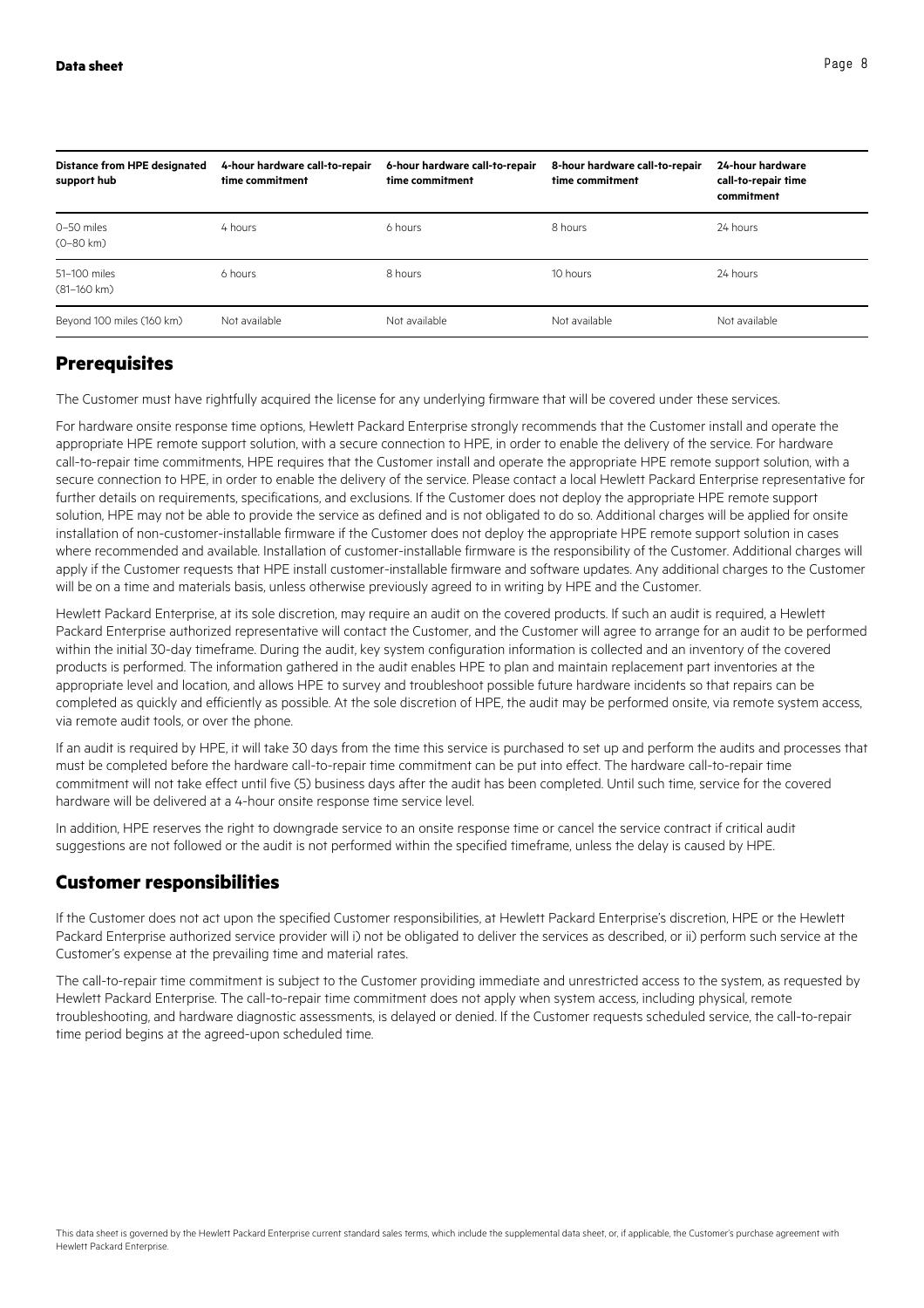For hardware onsite response time options Hewlett Packard Enterprise strongly recommends and for hardware call-to-repair time commitments the Customer must install the appropriate HPE remote support solution, with a secure connection to HPE, and provide all necessary resources according to the HPE remote support solution release notes, in order to enable the delivery of the service and options. When an HPE remote support solution is installed, the Customer must also maintain the contact details configured in the remote support solution that HPE will use in responding to a device failure. Please contact a local Hewlett Packard Enterprise representative for further details on requirements, specifications, and exclusions.

Upon Hewlett Packard Enterprise request, the Customer will be required to support HPE's remote problem resolution efforts. The Customer will:

- Provide all information necessary for Hewlett Packard Enterprise to deliver timely and professional remote support and to enable HPE to determine the level of support eligibility
- Start self-tests and install and run other diagnostic tools and programs
- Install customer-installable firmware updates and patches
- Perform other reasonable activities to help Hewlett Packard Enterprise identify or resolve problems, as requested by HPE

The Customer is responsible for installing, in a timely manner, critical customer-installable firmware updates, as well as Customer Self Repair parts and replacement products delivered to the Customer.

The Customer agrees to pay additional charges if the Customer requests that Hewlett Packard Enterprise install customer-installable firmware updates or patches. Any additional charges to the Customer will be on a time and materials basis, unless otherwise previously agreed to in writing by HPE and the Customer.

In cases where Customer Self Repair parts or replacement products are shipped to resolve a problem, the Customer is responsible for returning the defective part or product within a time period designated by Hewlett Packard Enterprise. In the event that HPE does not receive the defective part or product within the designated time period or if the part or product is degaussed or otherwise physically damaged upon receipt, the Customer will be required to pay the HPE list price for the defective part or product, as determined by HPE.

The Customer is responsible for the security of the Customer's proprietary and confidential information. The Customer is responsible for properly sanitizing or removing data from products that may be replaced and returned to Hewlett Packard Enterprise as part of the repair process to ensure the safeguarding of the Customer's data. For more information on Customer responsibilities, including those outlined in the HPE Media Sanitization Policy and Media Handling Policy for Healthcare Customers, go to www.hpe.com/mediahandling

If the Customer chooses to retain repair parts covered under the defective media retention and/or comprehensive defective material retention service feature options, it is the Customer's responsibility to:

- Retain covered data retentive components that are replaced during support delivery by Hewlett Packard Enterprise
- Ensure that any Customer sensitive data on the retained component is destroyed or remains secure
- Have an authorized representative present to retain the defective data retentive component, accept the replacement component, provide HPE with identification information such as the serial number for each component retained hereunder, and, upon HPE request, execute a document provided by HPE acknowledging the retention of the data retentive component
- Destroy the retained data retentive component and/or ensure that it is not put into use again
- Dispose of all retained data retentive components in compliance with applicable environmental laws and regulations

For data retentive components supplied by HPE to the Customer as loaned, rented, or leased products, the Customer will promptly return the replacement components at the expiration or termination of support with HPE. The Customer will be solely responsible for removing all sensitive data before returning any such loaned, rented, or leased components or products to HPE, and HPE shall not be responsible for maintaining the confidentiality or privacy of any sensitive data that remains on such components.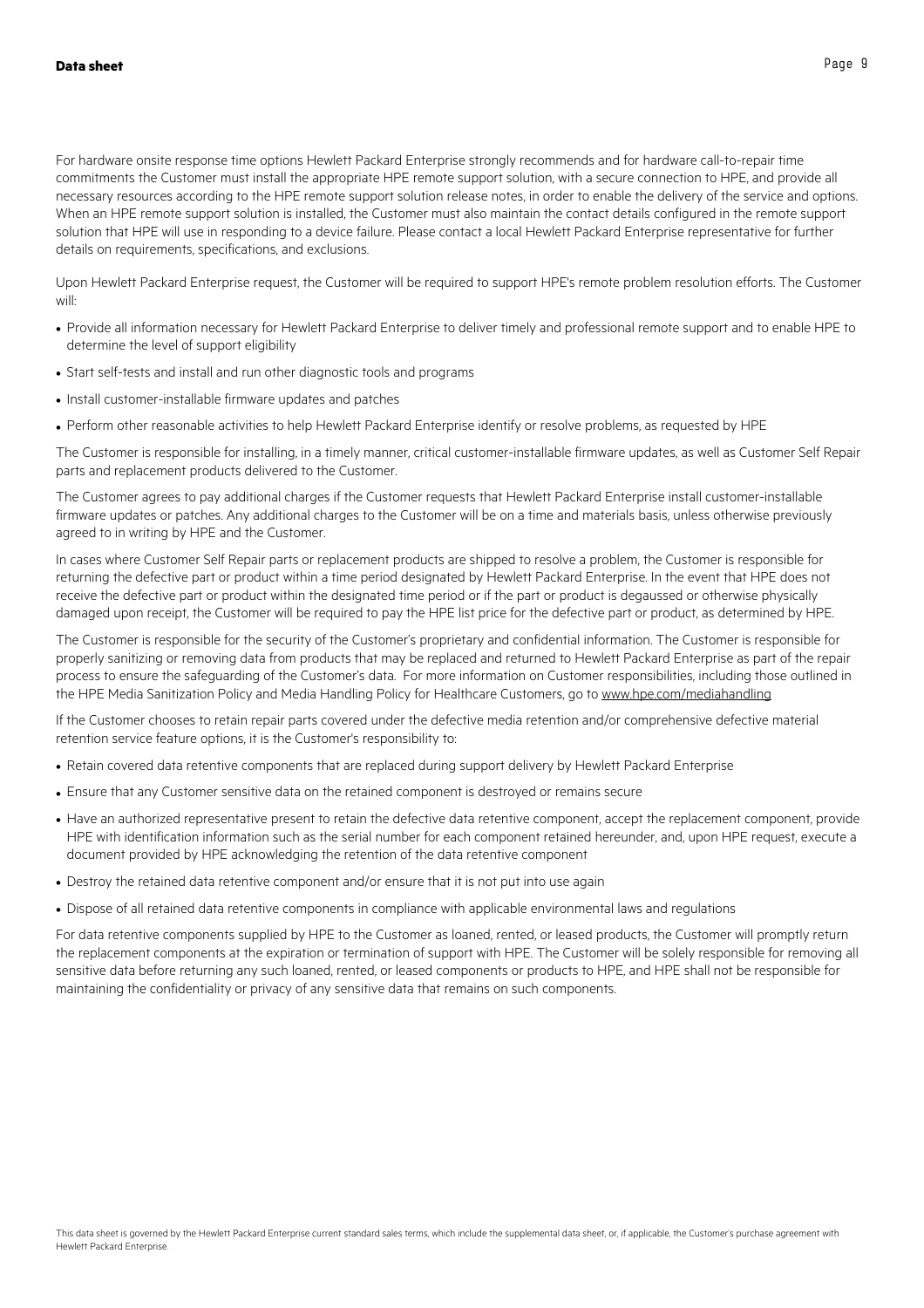## **General provisions/Other exclusions**

Hewlett Packard Enterprise will acknowledge a call by logging a case, communicating the case ID to the Customer, and confirming the Customer's incident severity and time requirements for commencement of remedial action. Note: For events received via the HPE electronic remote support solution, HPE is required to contact the Customer, determine the incident severity with the Customer, and arrange access to the system before the hardware call-to-repair time or hardware onsite response time period can start.

Hardware support onsite response time and call-to-repair time commitment may differ depending on incident severity. The Customer determines the incident severity level.

Incident severity is defined as:

- Severity 1—Critical Down: for example, production environment down: production system or production application down/at severe risk: data corruption/loss or risk; business severely affected; safety issues
- Severity 2—Critically Degraded: for example, production environment severely impaired; production system or production application interrupted/compromised; risk of reoccurrence; significant impact on the business
- Severity 3—Normal: for example, non-production system (e.g., test system) down or degraded; production system or production application degraded with workaround in place; non-critical functionality lost; limited impact on the business
- Severity 4—Low: for example, no business or user impact